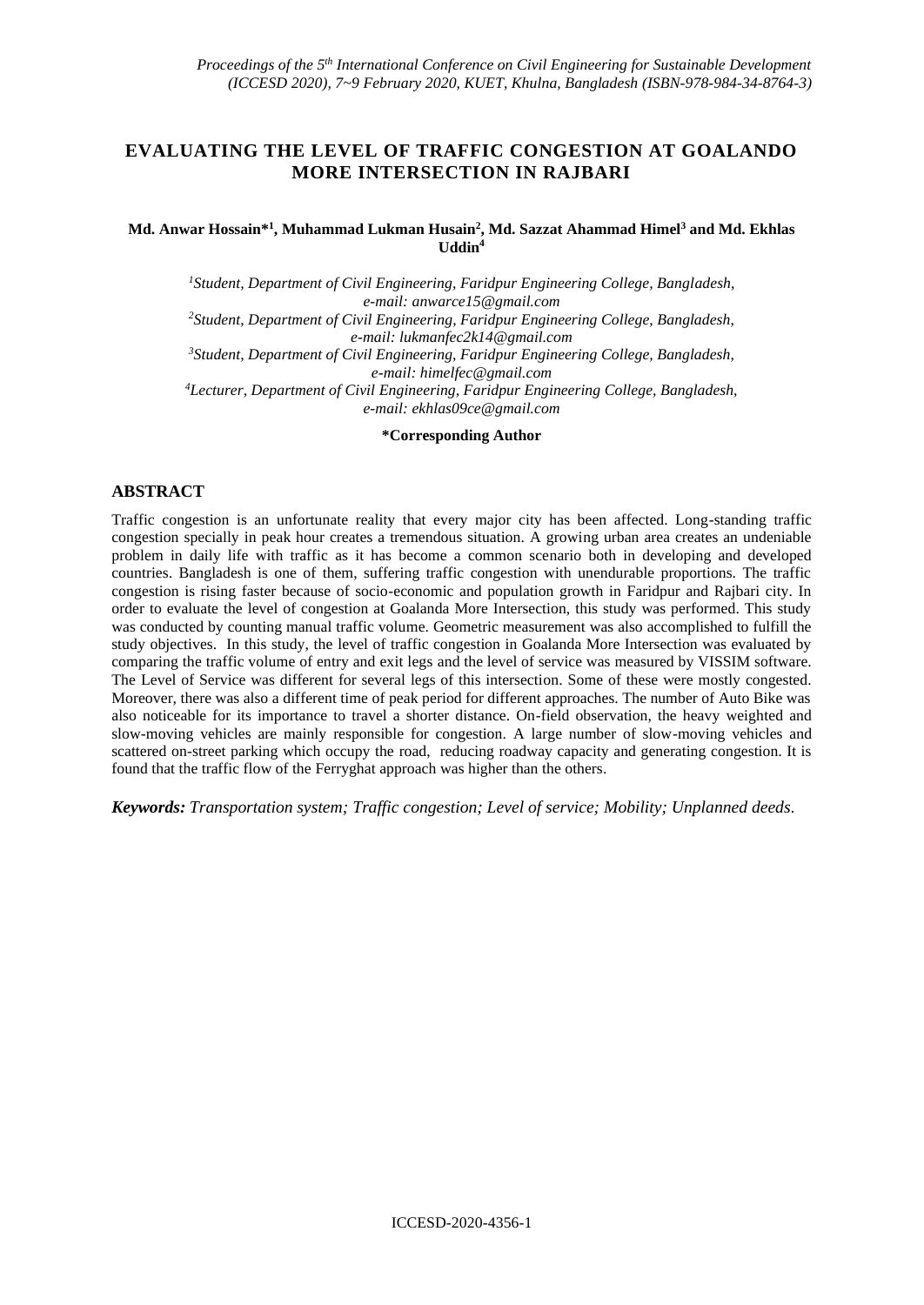*5 th International Conference on Civil Engineering for Sustainable Development (ICCESD 2020), Bangladesh*

# **1. INTRODUCTION**

The role of transportation has become very important in a situation of rapid urbanization, which is increasing over time in the population of cities in relation to the region's rural population. Since the end of the Second World War, there have been rapid urbanization and economic growth activities in third world cities, resulting in high demand for mobility there. Urban transport in the third world countries is characterized by huge traffic growth along with a shortage of adequately maintained transport facilities, traffic system inefficiency and settlement structure thereby causing congestion. Urban transport technology mix and misuse in these countries are reflected in the coexistence of motorized and non-motorized modes often resulting in congestion and accidents. Similarly, ineffective traffic management and enforcement are reflected in the ignorance and disrespect for traffic rules and regulations *(*Aparajita, 2015).

One of the major problems in cities and municipalities in Bangladesh is traffic congestion. It makes life in cities uncomfortable for people. Every year governments spend huge budgets to solve this problem. The number of traffic is increasing day by day in Rajbari and Faridpur city. That's why traffic congestion occurs at major intersections in these cities and the congestion problem is rising faster. In order to assess the level of congestion at Goalanda More intersection, this study was carried out. Many urban centers in the southern part of Bangladesh from inadequate facilities that could ensure smooth urban movement.

According to the Joint Transport Research Centre of the Organization for Economic Cooperation and Development (OECD) and the European Conference of Ministers of Transport (ECMT), "Cities and traffic have developed hand-in-hand since the earliest large human settlements. The same forces that draw inhabitants to congregate in large urban areas also lead to intolerable levels of traffic congestion on urban streets and thoroughfares." (ECMT 2007:5). This captures the relationship between urban cities and traffic congestion as well as the world-wide dimension of the problem of traffic congestion in urban cities (Gabriel., 2013).

So far, the conventional approaches to traffic management have not been able to make the desired impact, judging from the traffic congestion patterns in Rajbari and Faridpur City.

## **1.1 Objectives of the Study**

The congestion problem at major intersections and road sections in Rajbari and Faridpur City are growing faster. The specific objectives of the study are as follows:

- ❖ To identify the peak periods of traffic flow of the day in the study intersection.
- ❖ To measure the Level of Service (LOS) of the intersections by using VISSIM Software.
- ❖ To identify the most congested road and period of congestion at the study intersection by comparing the traffic volume of entry and exit legs.

#### **1.2 Scope and Limitations**

The scope of this study was limited to the Goalanda More intersection of Rajbari and other road sections and intersections of the city were not included in this study. Furthermore, the analysis was a segmented study rather than an area-wide or regional study. Hence, it focused mainly on the road segments at the entry of the intersection and the relative effect of the consecutive intersection was not discussed. Since the main objective of the study is to evaluate the Level of Service by VISSIM Software, the congestion management procedures and measures were not discussed as it needs a wider and comprehensive exploration.

The study was conducted by PTV VISSIM-11 (student version) where simulation time is limited to one hour.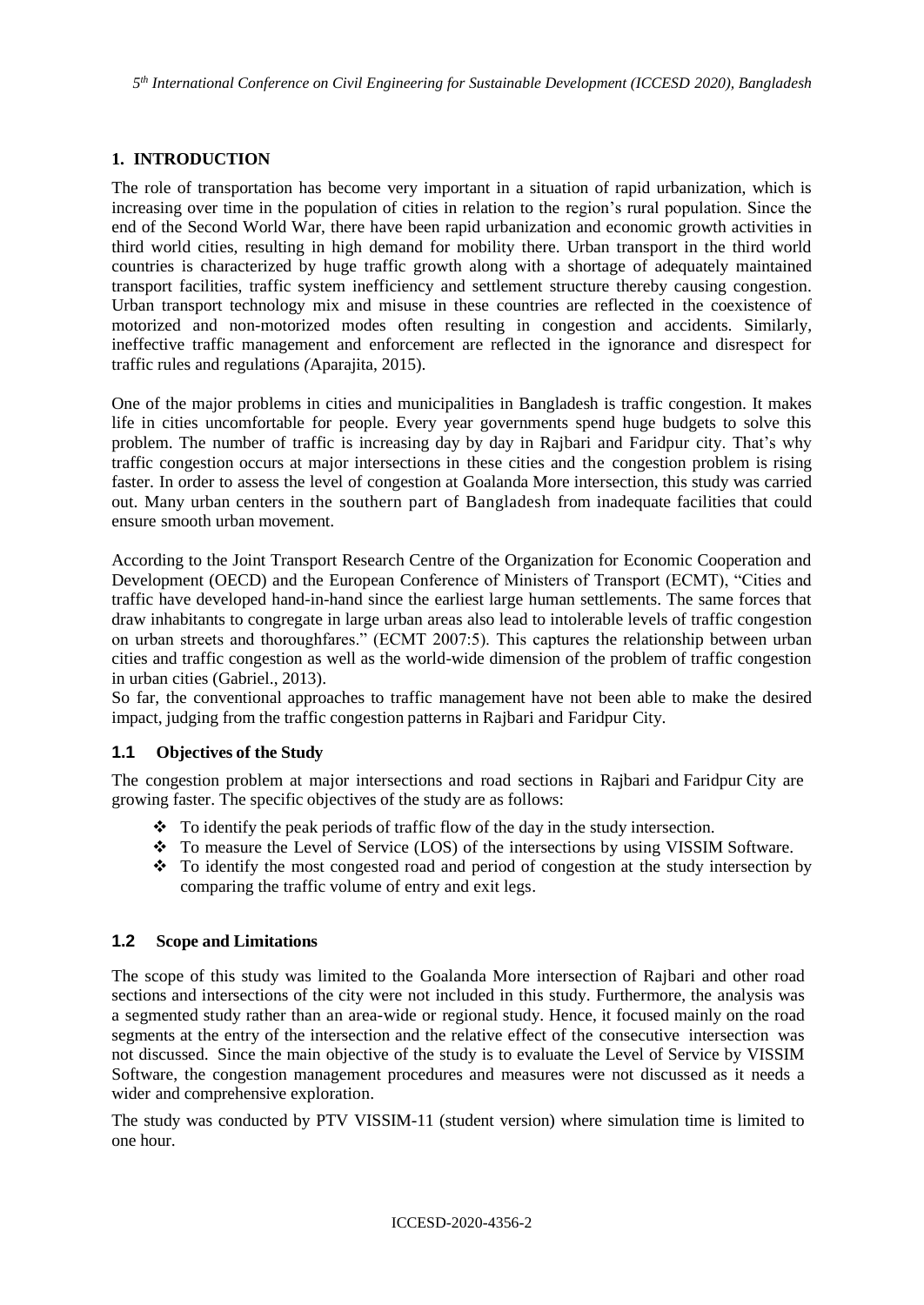# **2. LITERATURE REVIEW**

Many researchers and professionals in the field of transportation agree that road traffic congestion is an ever-growing problem and the global phenomenon of major cities throughout the world. Further to this Lomax (1997) showed that traffic congestion is expanding toward the suburbs as commercial activities are being pulled out of the central business districts (Lomax et. al., 1997; Maitra et. al., 1999)*.* In fact, it is almost certain that traffic congestion will also get worse during at least the coming decades mainly due to the increasing population number and the growing economy of nations. Traffic congestion is a negative output of a transportation system which has many detrimental effects on the performance of the road network, the traffic flow, the society, the national economy and the environment. Maitra et. al. (1999) summarizes some of the negative effects of traffic congestion as; considerable loss of travel time, higher fuel consumption, more vehicle emission and associated environmental and health impact, increased accident risk, stress and frustration on commuters and greater transportation cost.

Further to the above; many more researches have been conducted by different researchers and professionals to develop measuring parameters and models (Maitra et. al., 1999; Lomax et. al., 1997; Cottrell, 2001). So far, different congestion measures and models have been proposed and used to determine the extent, severity and duration of congestion and also transport professionals are still developing different models for congestion prediction and simulation (Moran et. al., 2010).

## **2.1 Peak Hour**

Peak hour is a part of the day during which [traffic congestion](https://en.wikipedia.org/wiki/Traffic_congestion) on roads and crowding on [public](https://en.wikipedia.org/wiki/Public_transport)  [transport](https://en.wikipedia.org/wiki/Public_transport) is at its highest. Normally, this happens twice every weekday; once in the morning and once in the afternoon or evening, the times during which most people [commute.](https://en.wikipedia.org/wiki/Commuting) The term is often used for a period of peak congestion that may last for more than one hour (Wikipedia, 2019).

The Peak Hour Factor (PHF) compares the traffic volume during the busiest 15-minutes of the peak hour with the total volume during the peak hour. It indicates how consistent traffic volume is during peak hour. The peak hour factor is used in HCM capacity and level of service analysis to account for the variation in traffic volumes during the peak hour (hcmguide, 2019)

The peak hour factor can then be computed as follows:

 $PHF = (Peak hour volume in an hour)/(4*Peak 15 min volume in the peak hour)$  $PHF \leq 1$ 

# **2.2 Definition of traffic congestion**

Traffic congestion is a condition on transport networks that occurs as usage increases and is characterized by slower speeds. When traffic demand is great enough that the interaction between vehicles slows the speed of the traffic stream, this result is some congestion.

## **2.2.1 Types of Congestion**

The three types of congestion are outlined by Brownfield et al (2003) as recurrent congestion, nonrecurrent congestion, and the pre-congestion state, as shown in Table1below. These types are based upon the frequency and predictability of the congestion – factors which will impact on driver behavior. The costs associated with each type of congestion are likely to be different. Non-recurrent congestion costs may be more difficult to quantify due to the inherent sparseness of adequate amounts of data needed – it may be argued that the costs could be higher as drivers have not been able to take the possibility of congestion into account in planning their journey or alternatively the costs may be less dramatic as drivers pre-developed strategies for coping with congestion will not have come into play. Some routes are increasingly subject to non-recurrent congestion however, for example with accident black spots. In these cases, drivers may 'learn' an expected cost in terms of likely delay and successful contingency routes. The Pre-congestion state will carry some costs similar to those of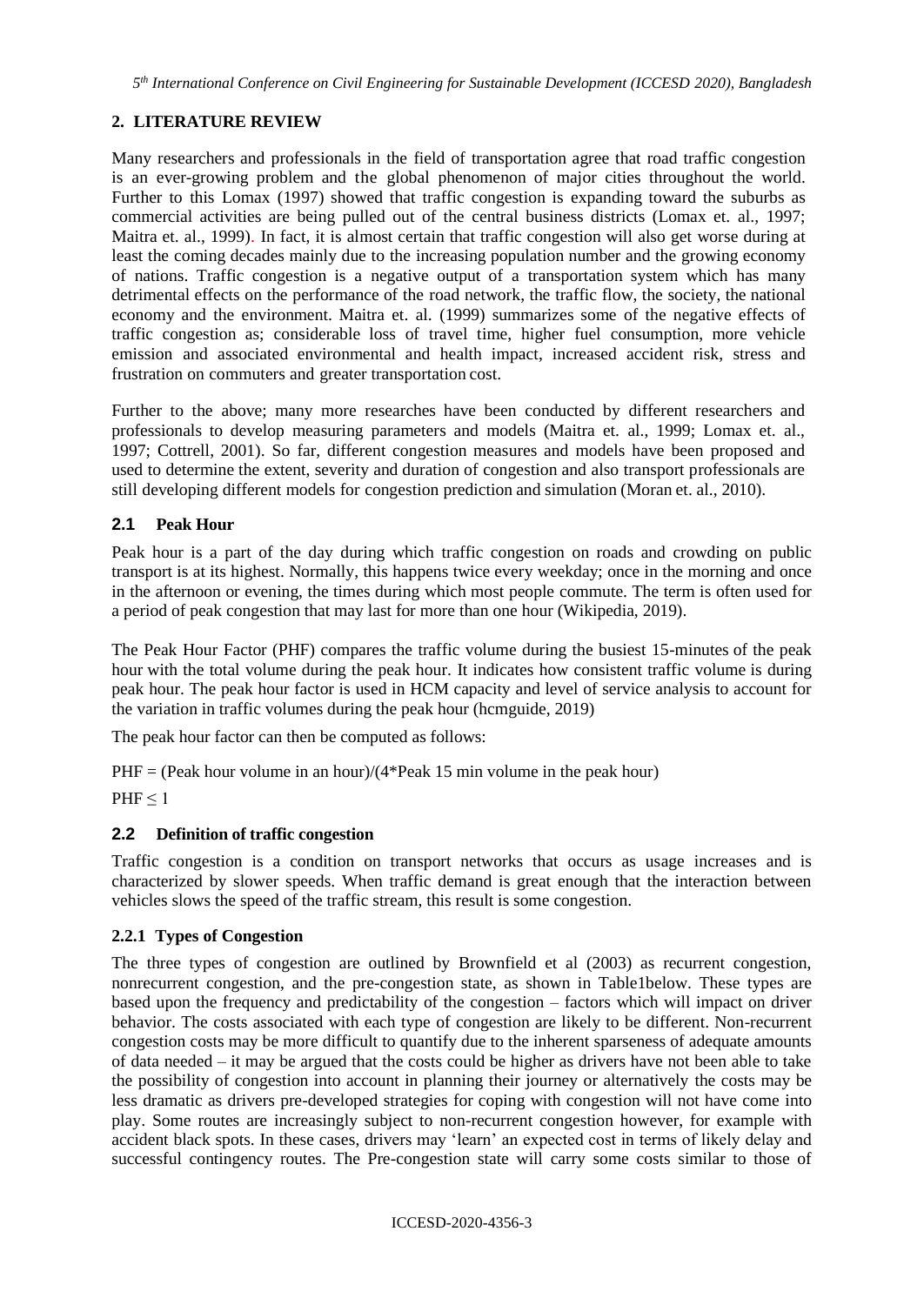*5 th International Conference on Civil Engineering for Sustainable Development (ICCESD 2020), Bangladesh*

congestion, including loss of control over drivers' environment, deterioration in the environment and other impacts.

| <b>Congestion</b><br>type                     | <b>Definition</b>                                                                                                                                                                                                                                                                                             |
|-----------------------------------------------|---------------------------------------------------------------------------------------------------------------------------------------------------------------------------------------------------------------------------------------------------------------------------------------------------------------|
| Recurrent<br>congestion                       | This occurs at regular times at a site. It can be anticipated by road users that<br>normally use the route during those times. Examples of recurrent congestion are<br>morning or evening peak hour congestion or congestion due to a regular event such<br>as a street market on a particular day each week. |
| Non-recurrent<br>congestion                   | This occurs at non-regular times at a site. It is unexpected and unpredictable by<br>the driver and is normally due to incidents such as accidents, vehicle breakdowns<br>or other unforeseen loss of carriageway capacity.                                                                                   |
| Pre-congestion<br>(Borderline)<br>congestion) | Occurs where free-flow conditions breakdown but full congestion has not yet<br>occurred. This may occur either side of the time period when congestion occurs or<br>upstream or downstream of congestion that is already occurring.                                                                           |

Table 1: Type of Congestion

Source: (Brownfield, 2003).

## **2.2.2 Causes of Traffic Congestion**

Different researches and reports identified many interrelated factors that cause traffic congestion in developed and developing countries where the road network and road users behavior are different" (Systematics, 2005) Accordingly, the results showed that in the United States of America the cause and their percentage share are; bottleneck (40%), traffic incidents (25%), work zone (10%), bad weather (15%), poor signal timing (5%) and special events contribute 5% of the traffic congestion.

Adedimila "(Aworemi, 2009) classifies the major causes of traffic congestion in Lagos metropolitan into five and the summary of his discussion is shown in Table 2*.*

| Item<br>No.                 | <b>Factors</b>                 | <b>Causes</b>                                                                                                                                                                                                                          |
|-----------------------------|--------------------------------|----------------------------------------------------------------------------------------------------------------------------------------------------------------------------------------------------------------------------------------|
|                             | Social $&$<br>Economic factors | Rising population number together with the rural-urban migration.<br>Unplanned land use which results in unidirectional traffic flow<br>especially at pick hours Increased car ownership in line with the<br>improved living standard. |
| $\mathcal{D}_{\mathcal{A}}$ | Road factors                   | A smaller number of lane & Narrow road with Lack of sidewalk<br>which results in occupation of traffic lanes by pedestrians Distressed<br>pavement which results in reduced travel speed Uncontrolled traffic<br>Intersections.        |
| 3                           | Vehicle factors                | Size of vehicle Age of vehicles.                                                                                                                                                                                                       |
| 4                           | Human factors                  | Perception of drivers Perception of pedestrians.                                                                                                                                                                                       |
| 5                           | Accident                       | The severity, number, and location of the accident.                                                                                                                                                                                    |
|                             |                                | $S_{\text{OIPOO}}$ (Autorami 2000)                                                                                                                                                                                                     |

Table 2: Major Causes of Traffic Congestion in Lagos Metropolitan

Source: (Aworemi, 2009)

Traffic congestion occurs for limited road capacity, road parking, un-integrated urban planning, and lack of mass transit, accident, poor vehicle condition, and roadside illegal trade.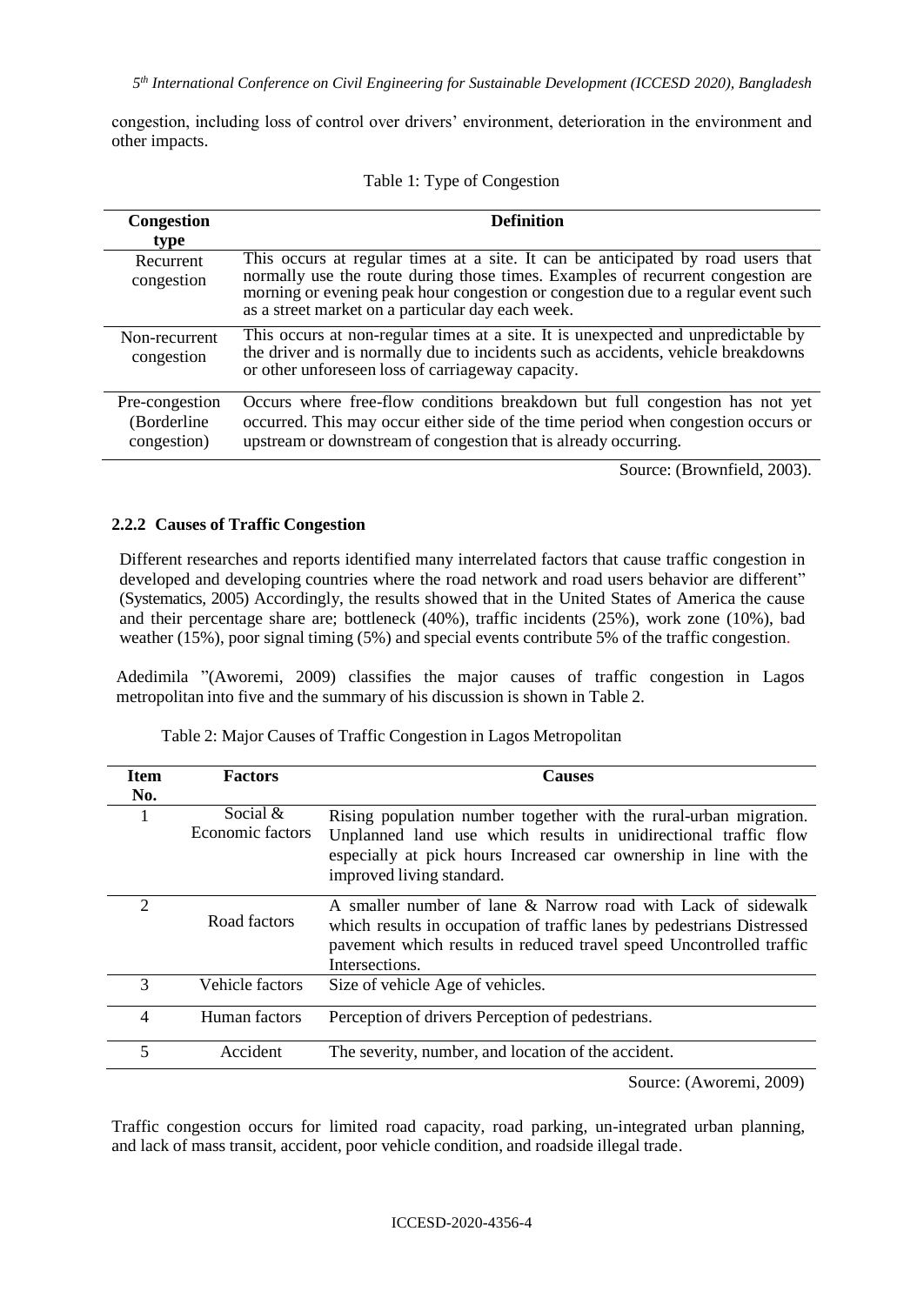## **2.2.3 Congestion Indicators**

It is essential to define or have indicators of the presence of congestion in the system. According to many other researchers, LOS is the best empirical indicator of congestion in the transport system.

## **2.2.4 Level of Service (LOS) as Congestion Indicator**

The objective of the High way Capacity Manual is to provide a consistent system and techniques for the evaluation of the quality of service on highways and street facilities. HCM presents LOS as an easy-to-understand methodology of analysis and performance measure for single homogenous road segments.

HCM doesn't specify the boundary LOS for the congestion state but clearly states that the LOS F is defined as the worst state of flow and represents congested flow and A is defined as a congestionfree flow state. Though there are some reports using another level of service (D and E) as congested flow, LOS C is generally accepted as a state of traffic flow and hence LOS is the most appropriate congestion indicator.

The LOS criteria of HCM are summarized in Tables 3.

| LOS           | <b>Description</b>                                                                                                                              | <b>Speed</b><br>(km/hr) | <b>Flow</b><br>(Veh/hr/ln) | <b>Density</b><br>(Veh/km) |
|---------------|-------------------------------------------------------------------------------------------------------------------------------------------------|-------------------------|----------------------------|----------------------------|
| A             | Traffic flows at or above the posted speed<br>limit. Motorists have complete mobility between<br>lanes.                                         | Over 96                 | Under 700                  | Under 8                    |
| B             | Slightly congested, with some impingement of<br>maneuverability. Two motorists might be forced<br>to drive side by side, limiting lane changes. | 91-96                   | 700-1100                   | $8-13$                     |
| $\mathcal{C}$ | The ability to pass or change lanes is not assured.<br>This is the target LOS for most urban highways                                           | 86.5-91                 | 1100-1550                  | $13-19$                    |
| D             | Speeds are somewhat reduced; motorists are<br>hemmed in by other vehicles. Typical urban<br>peak-period highway conditions.                     | 73.5-86.5               | 1550-1850                  | $19-26$                    |
| E             | Flow becomes irregular, speed varies and<br>rarely reaches the posted limit. This is<br>considered a system failure.                            | 48-73.5                 | 1850-2000                  | $26-42$                    |
| F             | Flow is forced; with frequent drops in speed<br>km/hr.<br>Travel<br>time is<br>nearly<br>zero<br>to<br>unpredictable.                           | Under 48                | Unstable                   | $42 - max$                 |

#### Table 3: Typical Highway Level of Service (LOS) Rating.

Source: HCM-2000.

## **3. METHODOLOGY**

The intersection with three different approaches was selected where all vehicles are moved freely. The approaches are Faridpur leg, Rajbari leg and Ferryghat leg of the intersection.

#### **3.1 Research Approach**

The research approach in this thesis involves quantitative approaches. Quantitative data and analysis were used to determine the level of service of the intersection and to measure the congestion level. Observations and direct field measurements were the main sources of quantitative data. The level of congestion at the considered Intersection and road sections were evaluated by Observations, collected relevant data and subsequent analysis.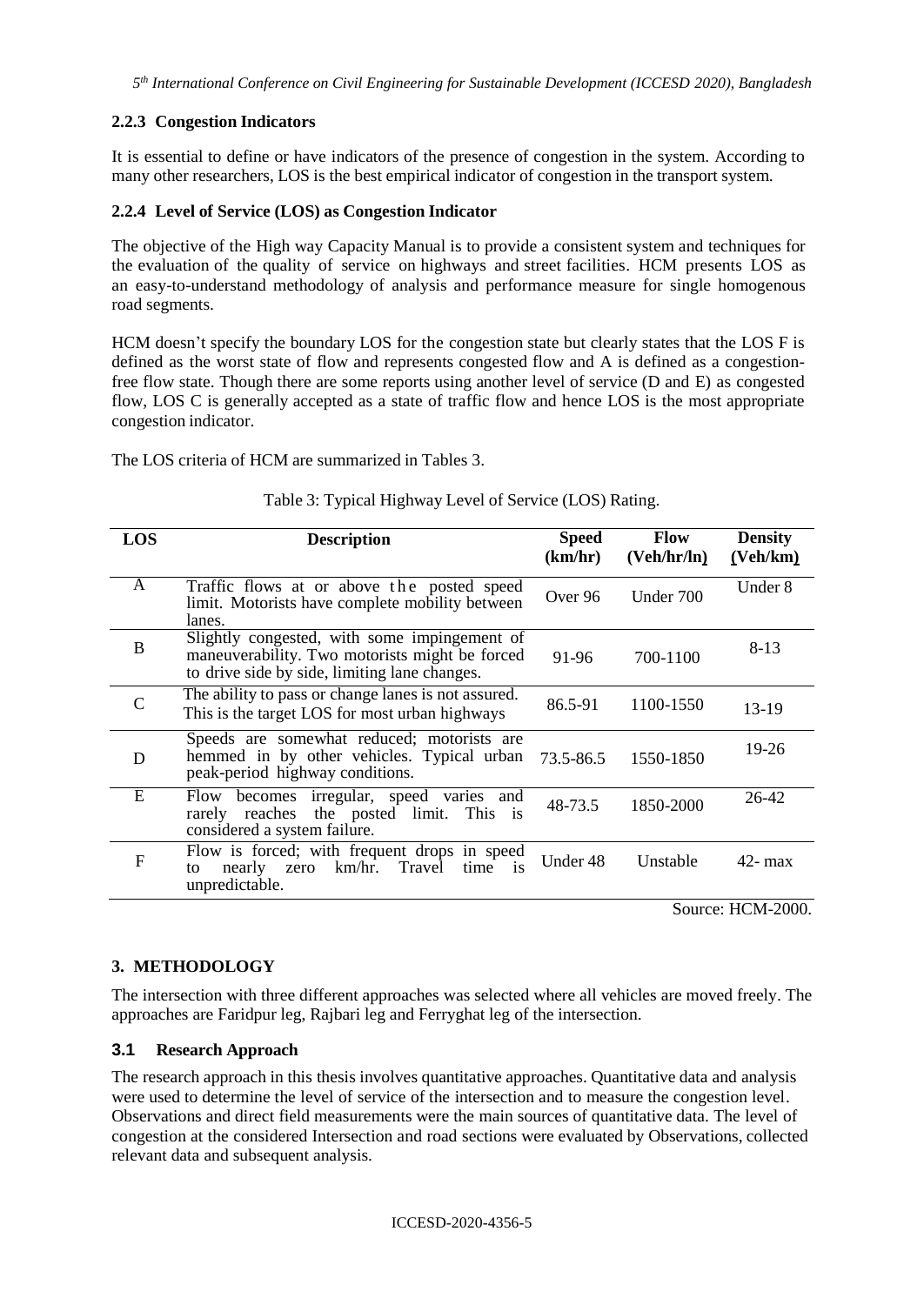The congestion indicator parameters used in this research were the Level of Service (LOS). The LOS criterion was according to HCM-2000 and determined using the widely used **VISSIM**  software.

#### **3.2 Data Collection**

Data collection is very important to find and understand the flow pattern, determine the peak periods. To attain the objectives of the paper, several data were collected in the type of quantitative such as traffic volume data, geometric data, and vehicle characteristics as it is extremely required to determine the Level of Service.

## **3.2.1 Traffic volume**

The selected vehicles are Buses, Microbuses, Trucks, Car, Auto Bike, Motorcycle, and Bicycle. Directional traffic volume was calculated by counting the number of vehicles in both directions. And it is conducted with a manual traffic data collection system at the same time on each lane of each leg. Traffic volume count was conducted in vehicle per 15 min interval. Bicycles, Auto Bike was taken

as slow-moving vehicles. Traffic volume count was collected for a period of 10 hours (8.00 am to 6.00 pm) on the study day.

The traffic volume in the passenger car unit and the movement of traffic on each approach leg are also essential for the analysis. The passenger car equivalent factors are used to convert the number of vehicles in the passenger car unit. The PCU values given in the geometric design of Highways (MoC, 2010) are given in Table 4.

| <b>Categories</b>        | <b>PCU</b> |  |
|--------------------------|------------|--|
| Passenger Car            | 1.00       |  |
| Light Good Vehicle       | 1.00       |  |
| <b>Bus</b>               | 3.00       |  |
| Truck                    | 3.00       |  |
| Auto Rickshaw/Motorcycle | 0.75       |  |
| Rickshaw/Van             | 2.00       |  |
| Bicycle                  | 0.50       |  |

Table 4: PCU of Different Types of Vehicles in Bangladesh (MoC, 2010).

## **3.2.2 Geometric Data**

Field measurement was done to collect data of geometric features of the road section. The geometric data of road sections were measured by using tape. These include a number of lanes, lane width, configurations of lanes, mattered and unsettled shoulders. These measures were done for the intersections whose level of service is going to be determined.

## **3.2.3 Speed calculation**

From the selected site, average spot speed was measured by using Speed Radar Gun. Different speed was found for several vehicles tabulated bellow.

| Vehicle    | Spot Speed(km/hr) |
|------------|-------------------|
| Truck      | 17                |
| <b>Bus</b> | 21                |
| Microbus   | 24                |
| Car        | 23                |
| Autobike   | 12                |
| Bike       | 25                |

Table 5: Spot Speed of different vehicles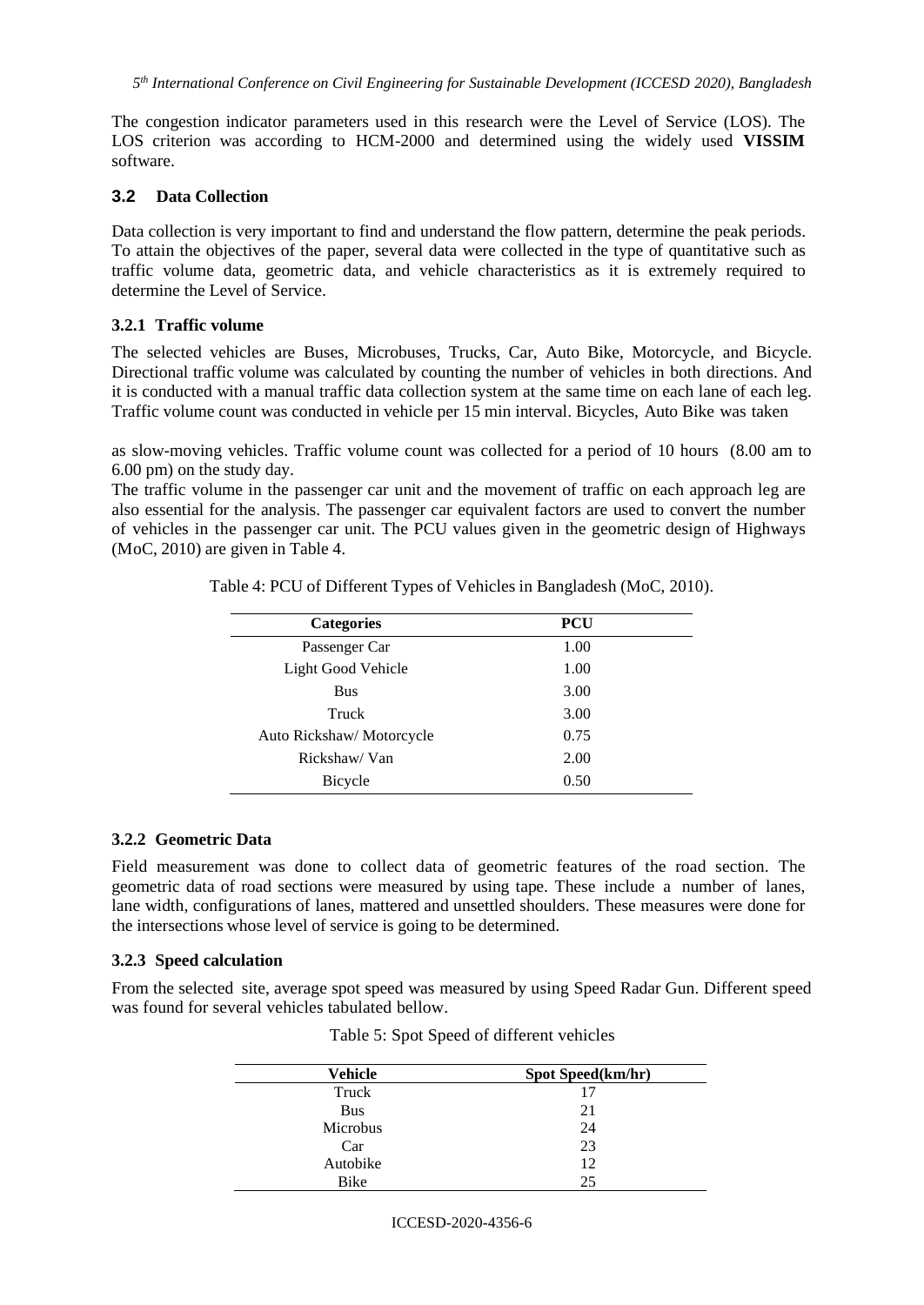*5 th International Conference on Civil Engineering for Sustainable Development (ICCESD 2020), Bangladesh*

## **3.3 Description of study location**

Road transport has been serving the major mode of transport for both national and international transport services. Goalanda more intersection has connected with two major cities and Daulatdia ferry ghat, connecting the southern part of Bangladesh with Dhaka. This channelized T-intersection accommodates mostly heavyweight vehicles, carrying goods and raw materials of various industries which have a tremendous impact on socio-economic conditions in the southern part of Bangladesh specially Faridpur and Rajbari.



Figure 1: Goalanda More intersection (Google, 2019).

Goalanda more intersection is located in south-western Bangladesh at 23°41'02.7" N 89°41'55.5"E.

## **4. RESULTS AND ILLUSTRATIONS**

The peak hour volume was identified by the gathered quantitative data analysis with the trend of traffic flow within the day. The level of Service for the identified intersection was analysed by using **VISSIM** software.

## **4.1 Directional traffic volume analysis**

Directional traffic volume data counted at 15min interval in all legs of this intersection for 10 hours (8.00 am to 6.00 pm). Traffic volume analysis is conducted for both directions for three legs. The road sections were considered:

- Faridpur approach
- Ferryghat approach
- Rajbari approach

Directional traffic volume analysis of each leg is discussed bellow.

## **Faridpur approach**

In figure 2 it is seen that the most crossed vehicle is truck in both Faridpur to intersection and intersection to Faridpur. As the intersection connects the southern part of Bangladesh with Dhaka city, so it is the most used intersection to shipping heavy and light goods by tuck. It is also seen that the common vehicle is Auto Bike. People like to travel on Auto Bike from one place to another in a shorter distance. And it is getting popular day by day. It was seen that the car and microbus were very small in number. Motor Cycles are used in a mentionable number. Bus as Public transportation is also taking place to congest the road.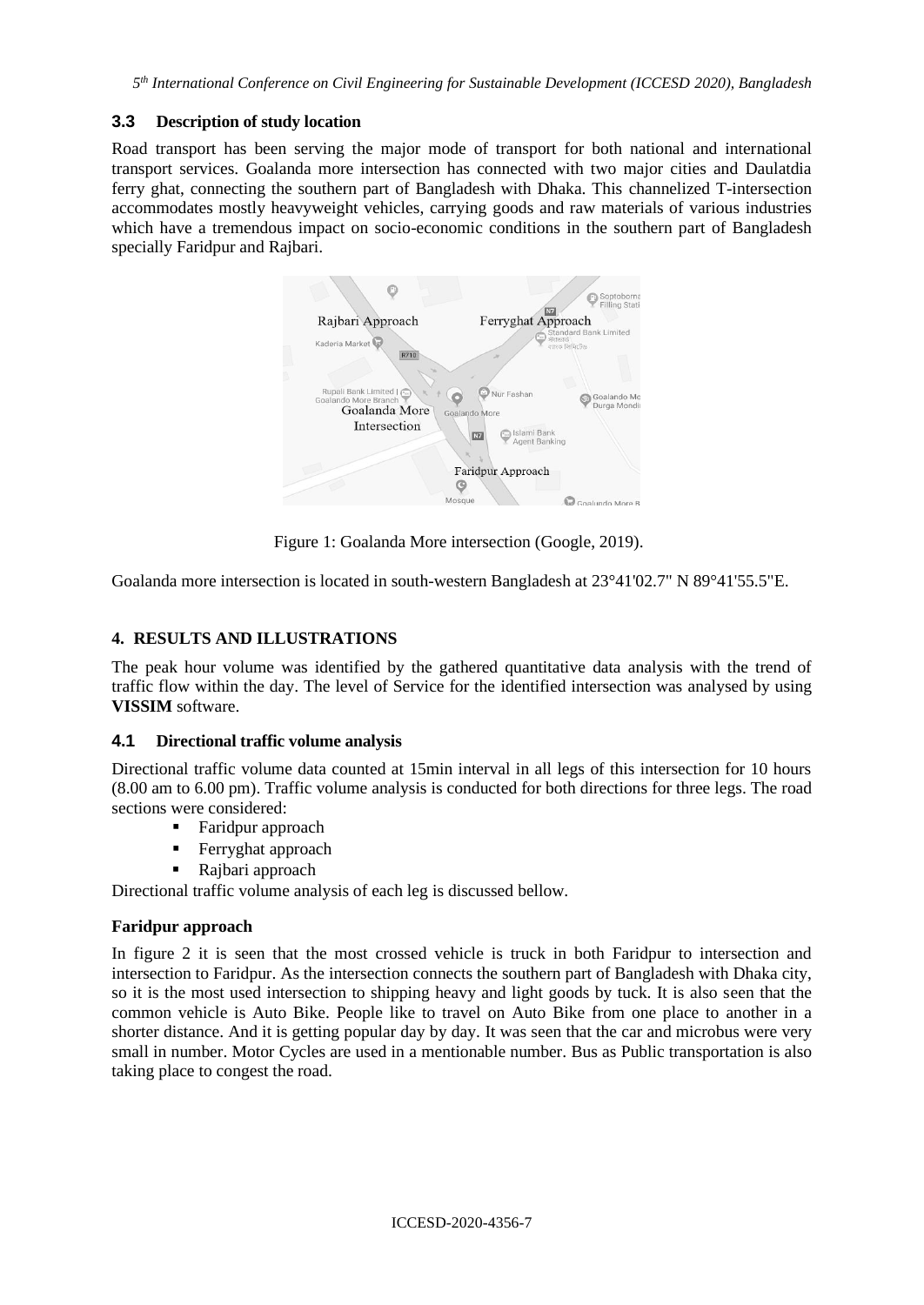$10<sup>°</sup>$ 

90

80  $70$ 



Figure 2: Traffic volume by vehicle type Figure 3: Traffic volume (veh/15min)



From figure 3 it is seen that both intersection to Faridpur and Faridpur to intersection approach, traffic volume is increasing after 9.00 am and it is maximum from 9.00 am to 10.00 am In the morning and 2.00 pm to 3.00 pm in the afternoon.

## **4.1.1 Ferryghat Approach**

At the intersection of Ferryghat road shown in figure 4, it is seen that the number of the truck is also leading here in both Ferryghat to intersection and intersection to Ferryghat road. The number of busses is also dominating here. Auto Bike and motorcycle are also in considerable numbers.



Figure 4: Traffic volume by vehicle type Figure 5: Traffic volume (veh/15min)



In figure 5 it is seen that intersection to Ferryghat and Ferryghat to intersection approach traffic volume are increasing after 9.00 am and maximum from 9.30 am to 10.30 am in the morning and 2.00 pm to 3.00 pm in the afternoon.

## **4.1.3 Rajbari Approach**

From figure 6 it can be seen that Auto Bike is the most common vehicle in both Rajbari to the intersection and intersection approach to Rajbari. People like to travel by Auto Bike in one place to another quickly. Microbus and cars are very small in number. People like to travel in the Motor Cycle also.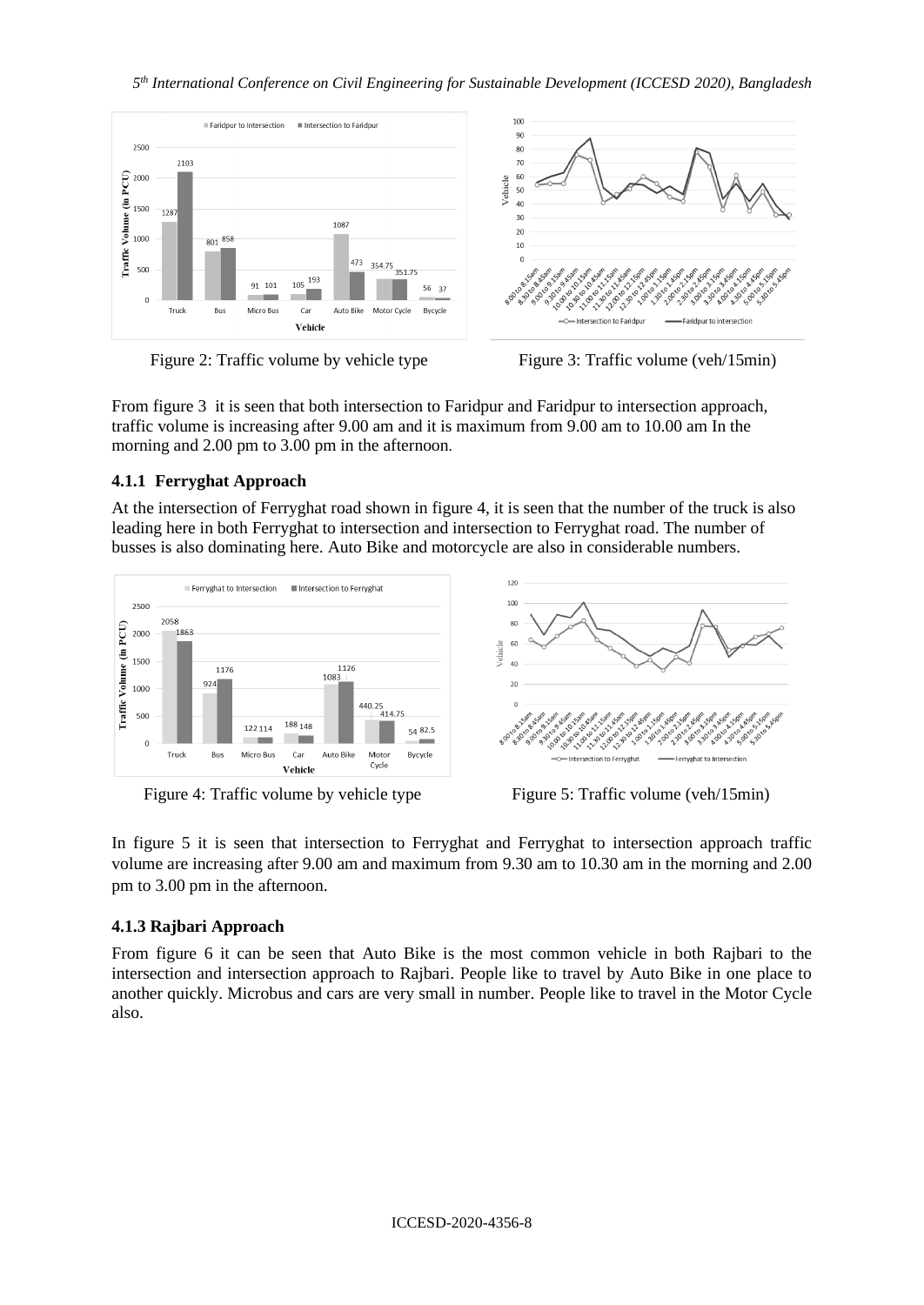

Figure 6: Traffic volume by vehicle type Figure 7: Traffic volume (veh/15min)

Figure 7 shows that traffic entry and exit on this intersection almost the same. Here the peak period is 8.30 am to 9.30 am in the morning and 4.00 pm to 5.00 pm in the evening. And it is noticeable that the overall traffic volume is less than the previous two approaches.

## **4.2 Estimation of Level of Service**

In order to justify the level of traffic congestion, the analysis was made using VISSIM software. The analysis was performed with the left-hand driving rule and matric unit. As only the Level of Service will be determined for an indicative result leaving the other outputs of the program, calibration wasn't taken as an issue for the purpose. In order to conduct the analysis of the geometric and directional hourly traffic volume data were prepared as an input for the program as summarized below in Table 6. However, recommended and default values were taken for other input data.

| <b>Approach Route</b> | <b>Level of Service</b> |
|-----------------------|-------------------------|
| Faridpur to Ferryghat | C                       |
| Faridpur to Rajbari   | D                       |
| Ferryghat to Faridpur | A                       |
| Ferryghat to Rajbari  | A                       |
| Rajbari to Faridpur   | C                       |
| Rajbari to Ferryghat  | E                       |

Table 6: Level of Service for each route of Goalanda more intersection through **VISSIM**

Overall Level of Service of Goalanda more intersection was found C.

#### **4.2 Comparison of total traffic volumes among the entry and exit legs**

Figure 8 shows the comparison of the traffic volume counted for 10 hours in both directions on each leg. It shows that the highest traffic volume on the direction of the intersection to Ferryghat and the second-highest traffic volume is Ferryghat to intersection direction. From the figure, it is clear that Ferryghat's leg from the intersection carries the huge traffic volume from two other approaches. Rajbari leg shows the lowest volume of traffic throughout the day time in both lane Rajbari to intersection and intersection to Rajbari.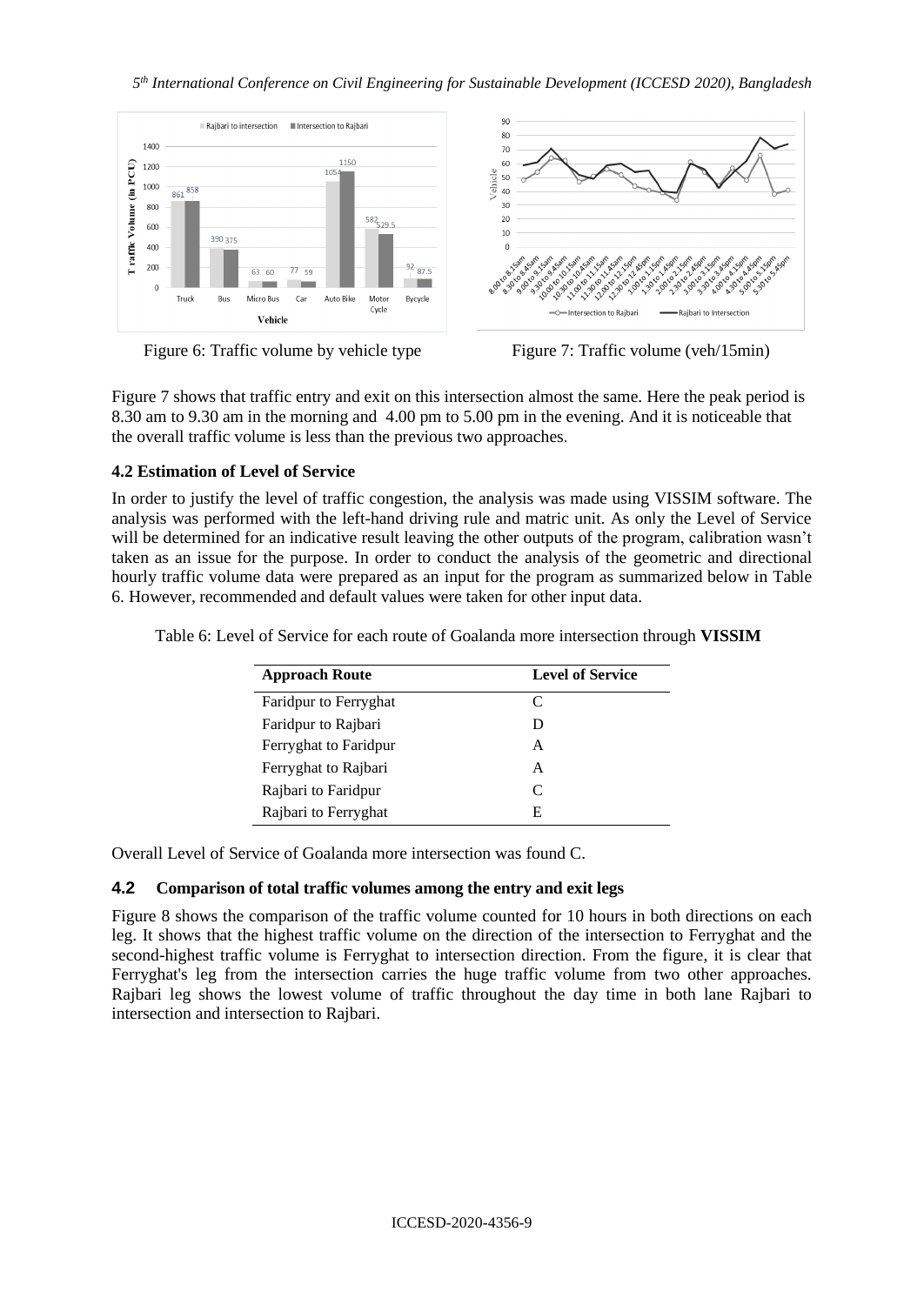

Figure 8: Total directional vehicle volume at the intersection.

Figure 9 shows the directional traffic volume pre 15 min for exit legs. And it shows that the maximum traffic volume in the intersection to ferryghat leg among the three legs. the highest traffic volume is nearly 85 vehicles per 15 min during the morning peak period it is greater than 75 vehicles during the afternoon period.



Figure 9: Comparison of traffic volume (veh/15min) of exit legs of three approaches



Figure 10: Comparison of traffic volume (veh/15min) of entry legs of three approaches

The chart shown in figure 10 represents the entry legs to the intersection. Here also seen that the Ferryghat to intersection leg is the most congested with traffic volume above 100 during the morning peak period. And greater than 95 vehicles per 15 min during the afternoon peak period.

#### **5. CONCLUSIONS AND RECOMMENDATION**

The findings of the research work concluded below in brief:

- The traffic flow of Ferryghat approach was higher than the others and the peak period was found from 9.30 am to 10.30 am.
- The overall Level of Service of the intersection was found as C. Which represents the stable flow, at or near free flow condition. Most experienced drivers are comfortable on this circumstance.
- By comparing the approaches, it was seen that the Ferryghat approach was more congested in both entry and exit legs. On the other hand, the Rajbari approach was less congested compared with others.

This study will facilitate further research and development to the respective authorities. The overall traffic condition would be alleviated by controlling on-street parking, scattered pedestrian flow and slow-moving vehicles.